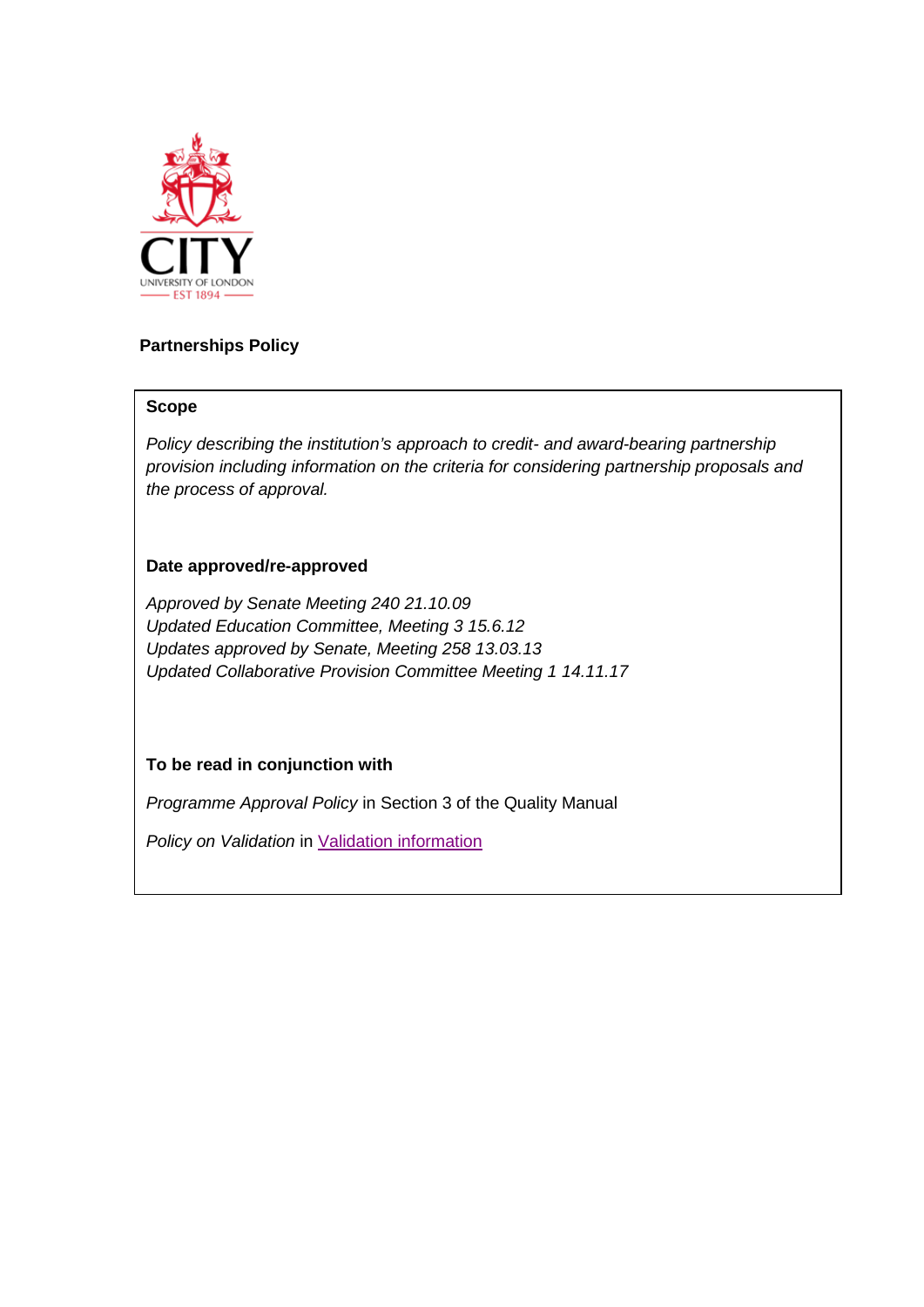

# **PARTNERSHIPS POLICY**

## **Introduction**

This policy applies to partnerships involving provision which leads to a City, University of London award or that leads to admission to one of the University's programme, whether or not this is with advanced standing. There is a separate Policy on Validation which is available from the University's website. Partnerships include joint programmes, articulation arrangements, franchised provision and off-site delivery of City's programmes. The University has a typology which defines current collaborative provision (categorised by partnership type) and its key characteristics. The University may wish to become involved in other types of collaborative provision over time and the typology will be developed accordingly under the remit of Education Committee. The University will wish to satisfy itself that the quality and standards of any programme involving its credit or award are no less rigorous than those applied to programme offered internally so as to meet national and international Higher Education requirements.

## **Purpose of Partnerships**

The University cites the creation of high quality partnerships and collaborations worldwide as key to developing its international reputation in the University's Strategic Plan 2012 - 16. The University recognises there are risks involved with partnership provision and has enhanced its institutional framework for managing partnership provision in response to this.

## **Approach to Partnerships**

Our approach to partnerships is under-pinned by the following principles:

- The University is responsible for the academic standards of all awards granted in its name. The academic standards of awards developed and delivered through partnership arrangements are equivalent to those delivered solely by the University.
- The University is ultimately responsible for ensuring that the quality of learning opportunities offered through a partnership are at an appropriate level to enable the student to achieve the academic standards required for the award
- All new partnership proposals will go through a Stage 0 approval process to enable the University to take a view on how new proposals might fit with institutional objectives, how they might be of educational benefit and to assure the University that provision offered will be of a sufficient standard.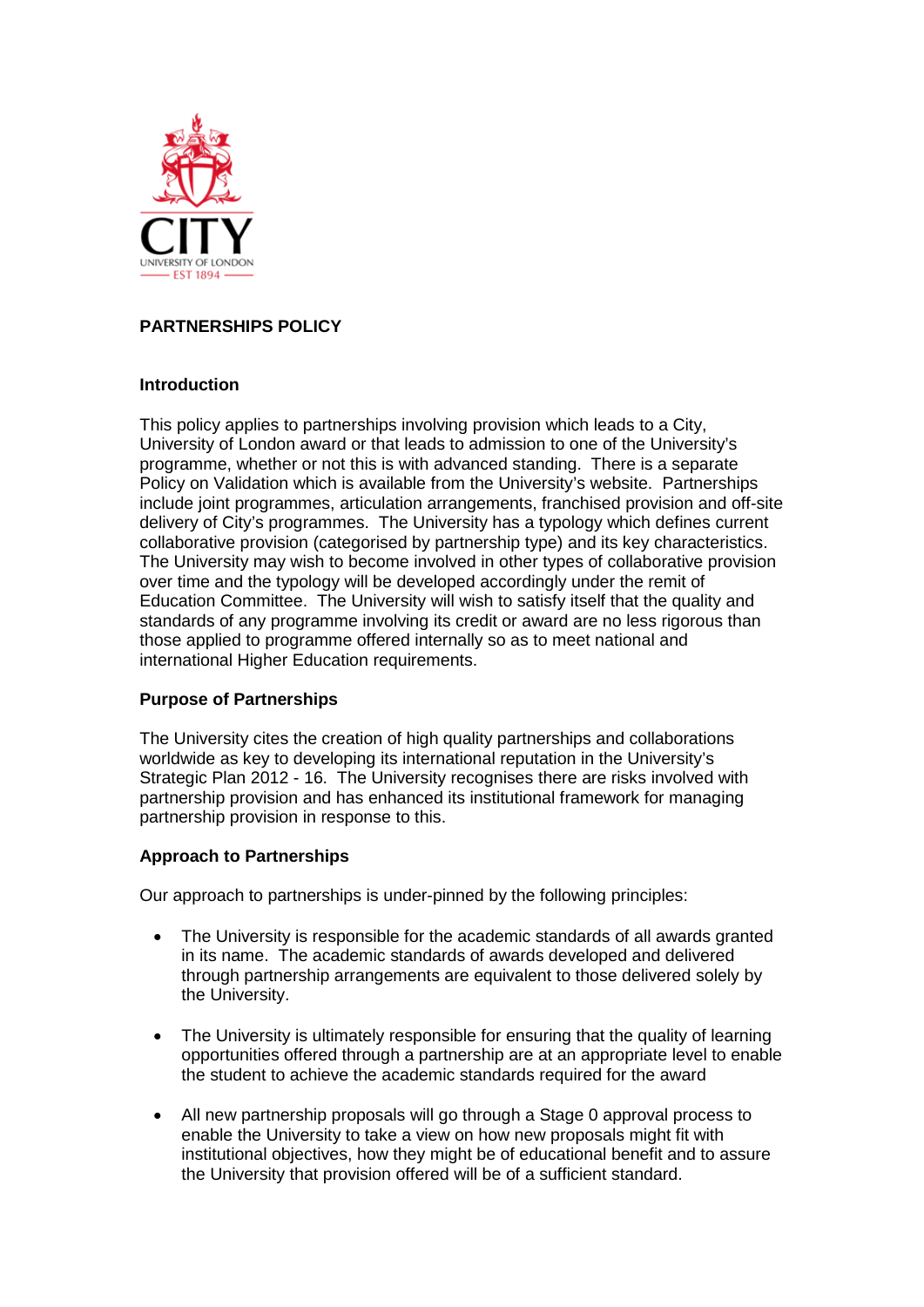- All partnership provision is under-pinned by a Memorandum of Agreement, clearly setting out the responsibilities and obligations of the University and the partner institution.
- All partnership provision is to be fully costed with financial arrangements set out in the Memorandum of Agreement.
- In no circumstances is a partner institution permitted to engage in a 'serial arrangement' whereby the partner offers approved provision elsewhere through and arrangement of its own.
- The University undertakes to ensure that staff engaged in delivering or supporting partnership activity are suitably qualified for the role they will perform.
- The University requires that admissions be managed in accordance with the University's Policy and requirements. The admission criteria are set out in programme specifications. The responsibility for managing admission is agreed and articulated in the Memorandum of Agreement.
- All publicity material generated by the partner organisation in connection with the partnership activity is subject to initial approval and periodic checks by the University to ensure accuracy and currency.

### **Criteria for Considering Partnership Proposals**

In addition to satisfying these principles, the University will also take into account the following criteria when considering requests for partnership provision during the Stage 0 process:

- the compatibility and complementarity of the mission and strategic plan of the University, including current and planned academic activities and those of the prospective partner;
- the legal status of the prospective partner and its capacity to contract with the University, along with the commitment and support of its governing body (or equivalent) for the arrangement;
- whether the ethos and environment for teaching and learning are appropriate to the University's approach to partnerships and more generally to UK Higher Education;
- the financial stability of the prospective partner and its ability and commitment to provide the resources appropriate to support the proposed programmed and a partnership with the University;
- the academic viability of the programme involving partnership provision and the resource required by both parties to maintain a successful partnership;
- whether appropriate governance, resources and systems are in place for the effective management of the programme and, in particular, to underpin academic standards, quality assurance and enhancement. This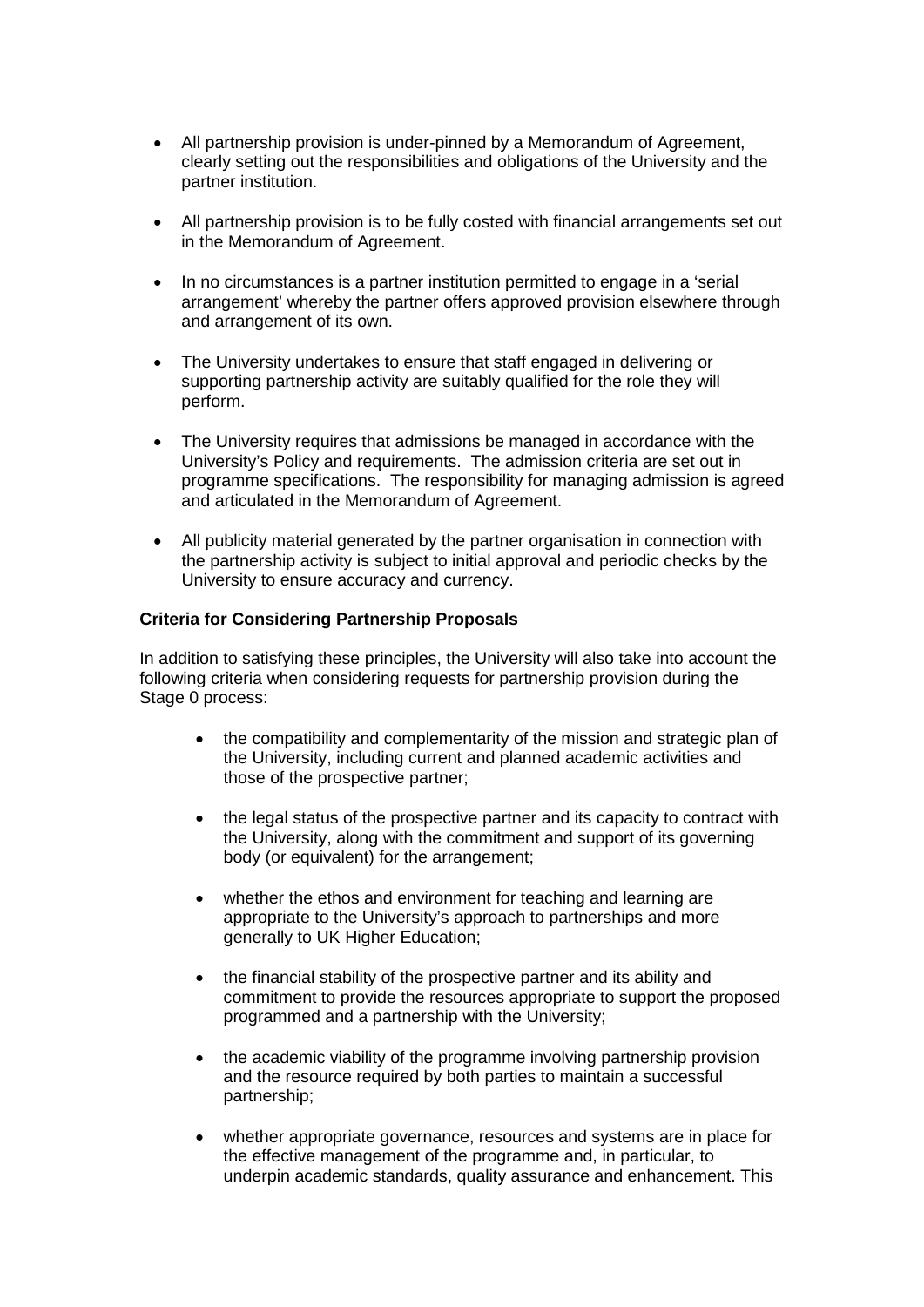will include the expertise of staff to teach the proposed programme both in terms of discipline and level;

- the University's ability to provide for the foreseeable future academic staff with relevant expertise to lead the activity and contribute to academic developments on behalf of the University;
- the comparability of the student experience to that for internal provision; and
- the potential for creating wider opportunities for the University from developing the partnership;

## **Process for Considering Proposals and Establishing a Relationship with a Partner**

The Deputy President (Education) is responsible for considering all new partnership proposals through a Stage 0 process, which ensures strategic fit of proposals with the University and aims to minimise potential risk. It also provides Schools and the University with the opportunity to consider a range of issues relevant to partnership provision prior to programme approval and the drafting of a Memorandum of Agreement. Each proposal requires approval by the relevant Dean of School and the Vice President (International) has input and sign-off for any partnership proposal involving an international element, prior to final approval of all proposals by the Deputy President.

Where a proposal is approved, the programme involving partnership provision then requires Stage 1 and 2 approval. This follows the same process as internal provision, with some additional areas to be considered.

Programmes are reviewed through the Periodic Review process on a 5-yearly basis. Partnerships can be reviewed at any time for strategic viability as required, taking into account the University's Strategic Plan and any other relevant developments.

Advice and guidance for the entire approval process is available from Academic Services.

#### **Management and Governance**

The University's President, advised by the Executive Committee, has ultimate responsibility for the strategic direction of partnerships. The Deputy President has delegated authority for overseeing the quality and standards of all programmes, including those offered through partnership. Deans of Schools have responsibility for partnership provision within each of their Schools, with Boards of Studies overseeing matters of quality and standards and School Executive Committees advising on matters of strategy and resource. Each partnership has an Academic Partnership Coordinator, ultimately responsible to the Dean of the respective School, who acts as the main point of contact between the School and the partner and oversees the academic development of the partnership.

Award-bearing collaborative activity with one partner institution that cuts across more than one School is termed and 'institutional partnership'. For the purposes of coherence and efficiency, programme-related activity for institutional partnerships